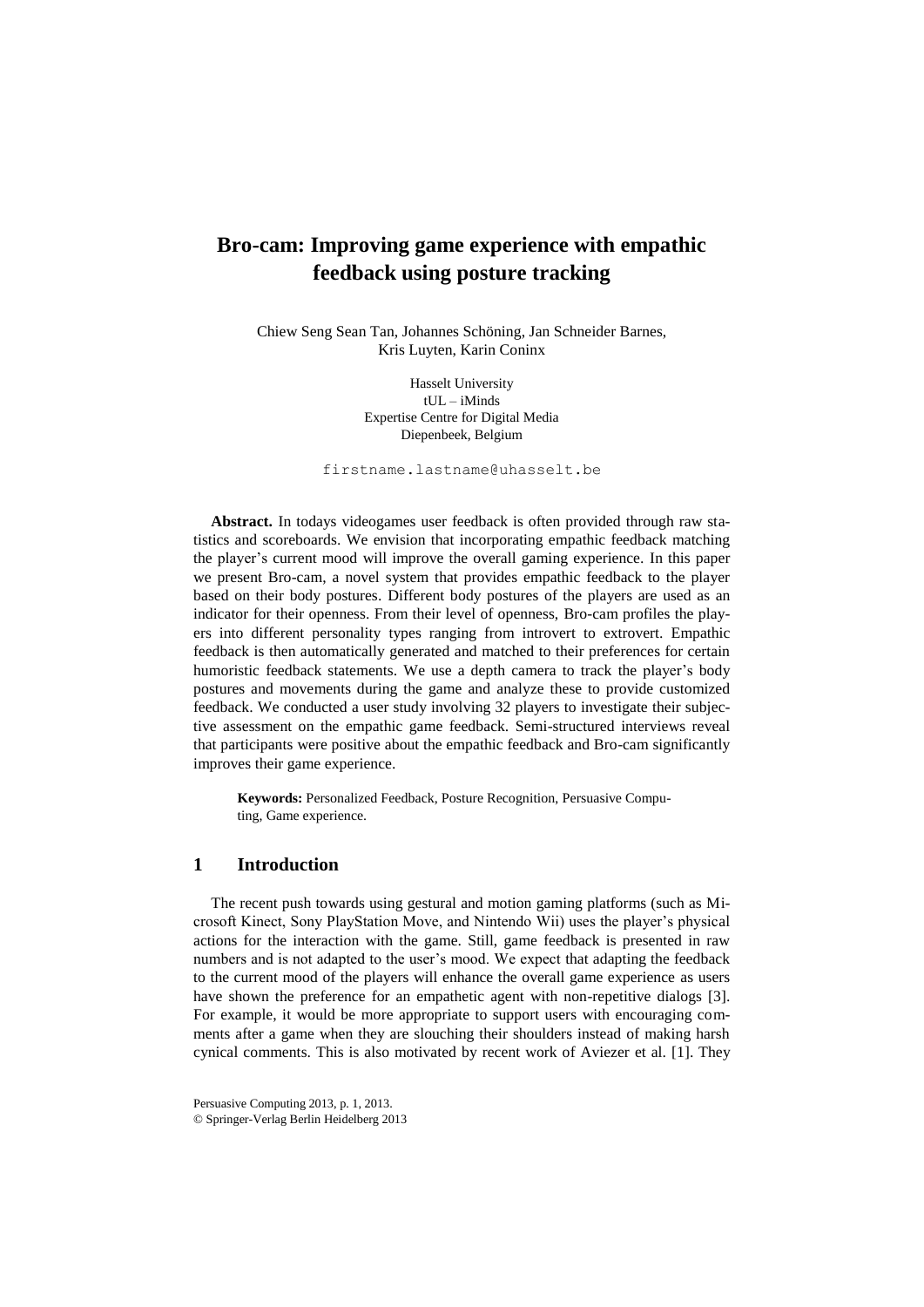have shown that body postures are typically used more often than other modalities for recognizing emotions. In their Science paper Aviezer et al. analyzed body cues and facial expressions of different professional tennis players. Their study showed that body cues, which dominate over facial expressions, are useful to discriminate between intense positive and negative emotions.

In this paper, we present our work on Bro-cam, a system that couples personalization and persuasion to addresses this challenge. Instead of using affective state to adjust gameplay, we describe a game "companion" system that observes the gameplay and the player's postures and then provides humorous feedback. Bro-cam provides its feedback to a player after each match (several matches are part of one gaming session). Players use their body postures and actions to interact with the game. Even when a match of a gaming session is over, the body posture can provide behavioral information about the player. This posture is used by Bro-cam as an indicator of the openness to present adequate feedback. Openness refers to one's personal tendency to take into consideration the possibility of accepting different (or novel) ideas and information, which may lead to a change in one's behavior accordingly. Our system tries to "understand" the player's mood after the game and tries to influence their attitudes by providing encouraging feedback. This is done by taking into account the players' level of openness and profiling them into different personality types. In a prestudy we investigated how rather extrovert or rather introvert players respond to different types of humorous feedback. Subsequently, Bro-cam personalizes the feedback by matching the personality type to their preferences for certain humoristic statements with the aim of increasing the players' motivation for the game.

The two main contributions of this paper are: (1) A system providing empathic game feedback, using the body posture of the players as an indicator of their openness to receive feedback. This approach is unique and novel, because we do not need any other type of user instrumentation, e.g. physiological sensors, to gather information about their level of openness. Furthermore, we can use the same hardware that is also used to interact with the game. (2) A user evaluation demonstrating that adapting game feedback to the players' openness is well received and enriches the overall game experience and the players motivation.

# **2 Related work**

Affective computing has been a widely investigated topic for years in humancomputer interaction. The main research challenges and criticisms of affective computing are summarized by Picard [17]. In her cognitive models of emotion [16], the emotions are the central components in the system. In contrast to Picard, Höök and Gaver [11, 9] concentrate on using emotions as just one component contributing to the overall design goal of the application or system as also shown by Kuikkaniemi and Nacke [12, 14]. Many researchers have shown the huge potential of including affective states of users in human-computer interaction within various domains (e.g. games, education, security scenarios) [13].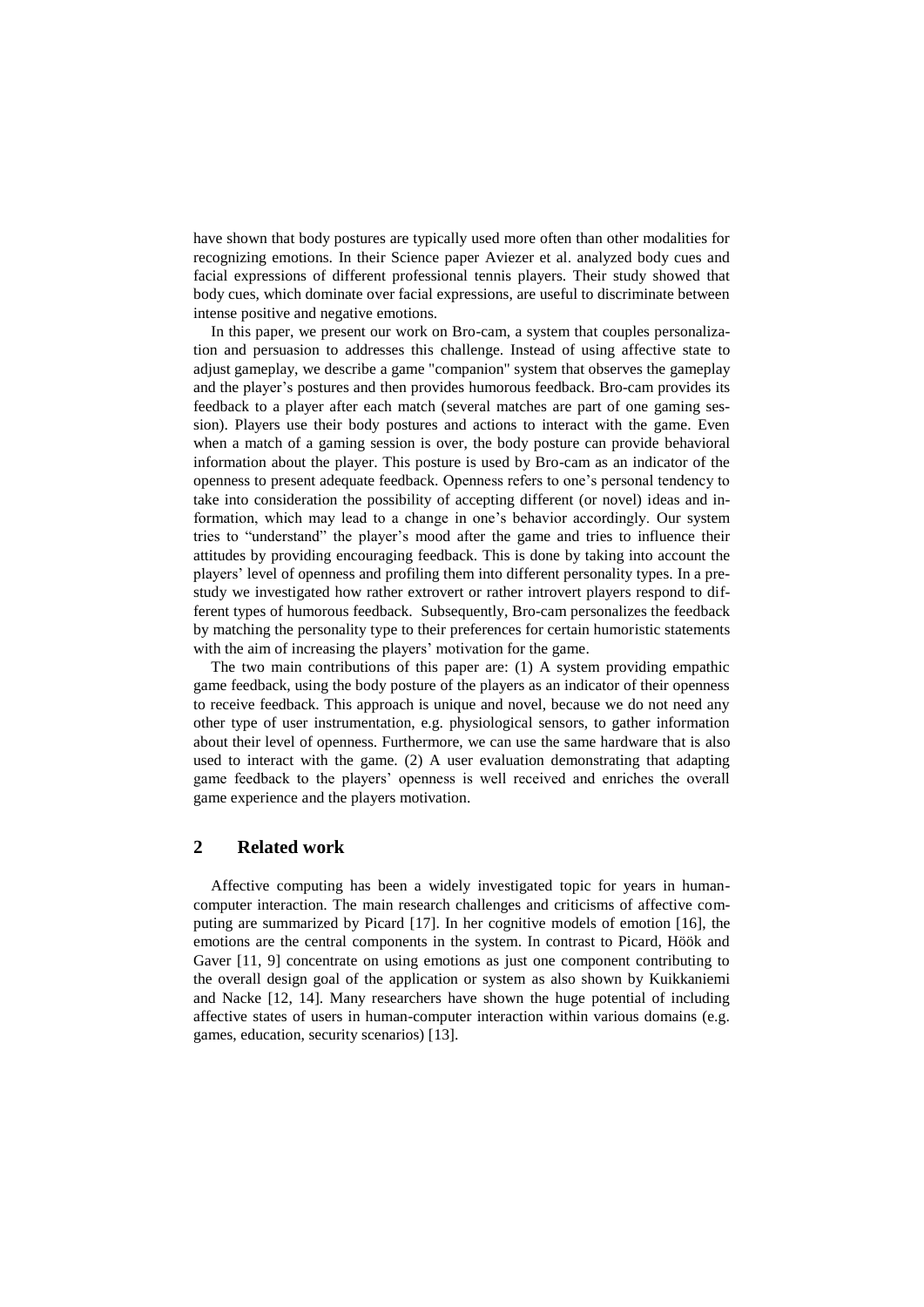Using physiological data to derive affective states as game input is not entirely new. Recently Nacke [14] demonstrated direct and indirect physiological sensor input to enhance traditional game controls similar to the work of Kuikkaniemi et al. [12]. In addition, Berkovsky [2] developed *PLAY,MATE!* game design principles which take in account the user's existing engagement to seamlessly motivate them to perform physical activity while playing the game. Earlier works by Dekker [6] and Gilleade [10] provide good overviews of the research area of affective games.

Similar to our work, Gamerini [8] also tailor the game feedback by taking into account the users' personal (energy consumption) behavior. Their work differs from ours by using users' actions to trigger contexualized feedback in order for them to learn about energy conversation. Mapping of personality to the user's behavioral choice has been studied by Tapus et al. [20]. They reported that participants with extroverted personalities had a preference for a robot that challenged them during the training program. Whereas users with introvert personalities preferred the robot that focuses on nurturing praises. In contrast to related work our system passively observes the users' postures (openness) and personalizes the game feedback for motivating them to continue playing the game. We present a new unobtrusive technique to detect the affective states of the player. The same hardware, in our case the Microsoft Kinect, is used to track the gesture input during the game and to give feedback that adapts to the affective state of the users after the game.

Following the abovementioned arguments of Höök and others, we use the affective state of users as input to provide empathic feedback after the gameplay. We see huge potentials in enhancing the game experience with feedback adapted to users' affective state using the same hardware that is already used in motion- or gesture-based controlled games.

#### **3 Bro-cam System Overview**

The Bro-cam system consists of three main components, which we describe in the following subsections. The first component is the posture classifier that infers the players' openness level. The second component maps the game outcome and player's behavior to appropriate feedback type. This is supported by a pre-study, in which we investigated how rather extrovert or rather introvert players respond to different humoristic statements in winning or losing situations. The feedback statements are then generated in the third component and presented to the player on an additional screen.

#### **3.1 Inferring openness from postures**

We used a vision-based posture recognition approach to track users' body joints using the Microsoft Kinect depth camera. We implemented a combination of temporal scaling and spatial transformation parameters for 3D body modeling.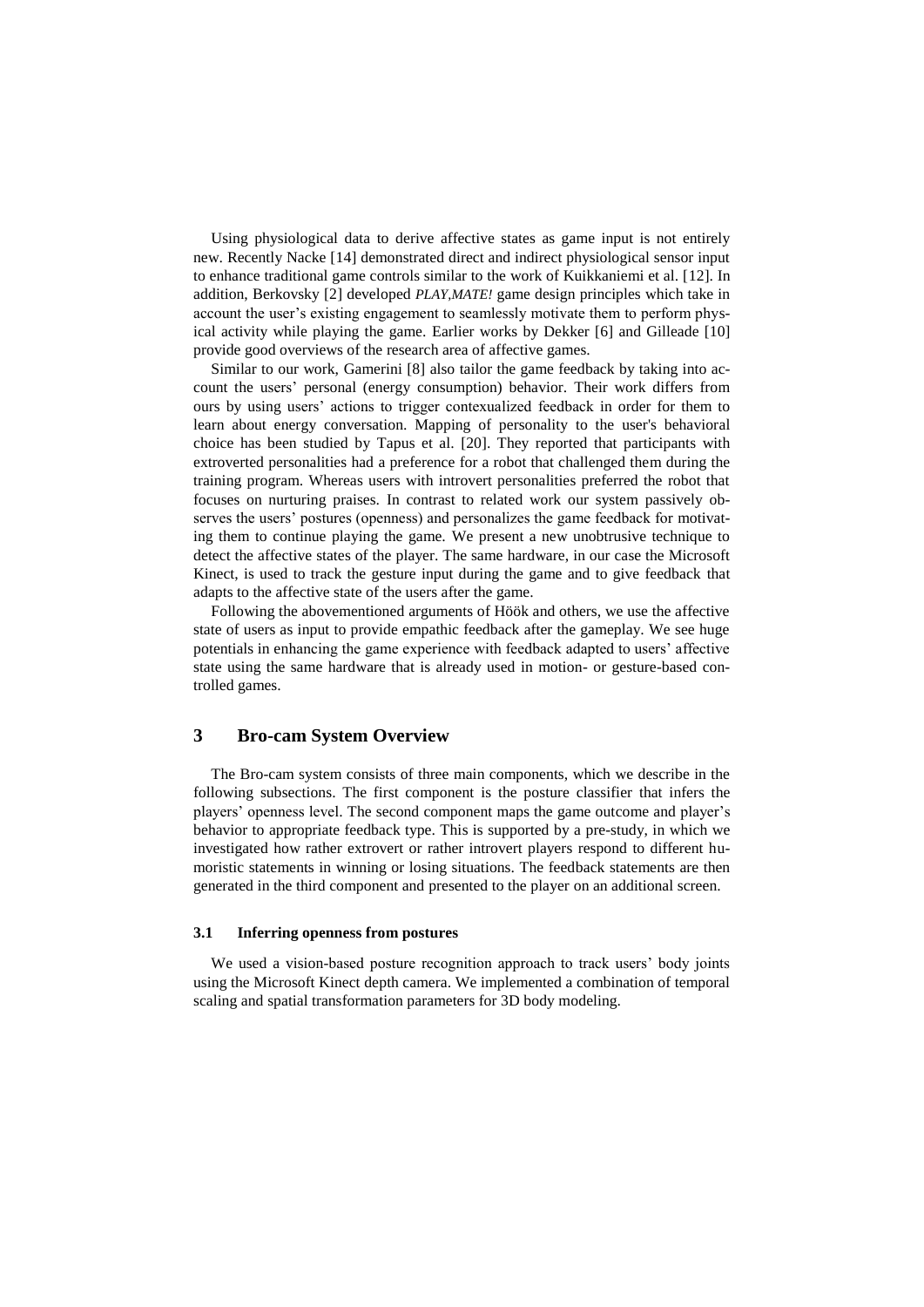

**Fig. 1.** Bro-cam setup. Two Kinects (stack on top of each other) are facing the player. A webcam is pointing directly at the game monitor to determine for the win-lose outcome. The feedback statements, which are personalized to the player's behavior and win-lose outcome, are then presented to the player on an additional screen.

A 3D body model is tailored for detecting postures based on the OpenNI SDK from PrimeSense. We extracted the angles of fourteen monitored body joints and tracked the movement of these joints every 200 milliseconds. A feed-forward neural network with a Backpropagation Learning algorithm executes the posture recognition algorithms (one for each defined posture).

With this posture classifier approach we are able to successfully classify eleven postures with a mean accuracy of 84.98% (standard deviation of 7.41%) and RMSE of 1.89%. These eleven postures – typically identified in nonverbal communication – are (1) Hand-on-chin, (2) Hand-near-hip, (3) Hand-behind-neck, (4) Arm Crossed, (5) Limbs Restrained, (6) Limbs Relaxed, (7) Legs Crossed, (8) Foot Forward (Left), (9) Foot Forward (Right), (10) Lean Forward, and (11) Lean Sideward.

Using a ten-fold cross validation on the training data, the classifier models yield average accuracy rate of 91.03% for Hand-on-chin, 87.85% for Hand-near-hip, 85.97% for Hand-behind-neck, 81.38% for Arms Crossed, 95.23% for Limbs Restrained, 83.44% for Limbs Relaxed, 78.56% for Legs Crossed, 74.9% for Foot Forward (Left), 96.06% for Foot Forward (Right), 86.14% for Lean Forward, and 74.17% for Lean Sideward. More details can be found in [19].

To confirm the level of openness conveyed by each of the postures we asked human observers to assess their emotional content. We manually annotated various examples of each of the postures as test patterns and 60 observers (recruited from Amazons Mechanical Turk) rated each test pattern on its level of openness from 1 (not approachable at all) to 7 (very approachable). The faces in the test patterns were pixelated to prevent observers from interpreting emotion from facial expression. The interrater reliability using the Cohen's Kappa statistic, Kappa =  $0.59$  (p < .001), 95% CI (0.468, 0.712), indicated moderate strength on the agreement among the observers.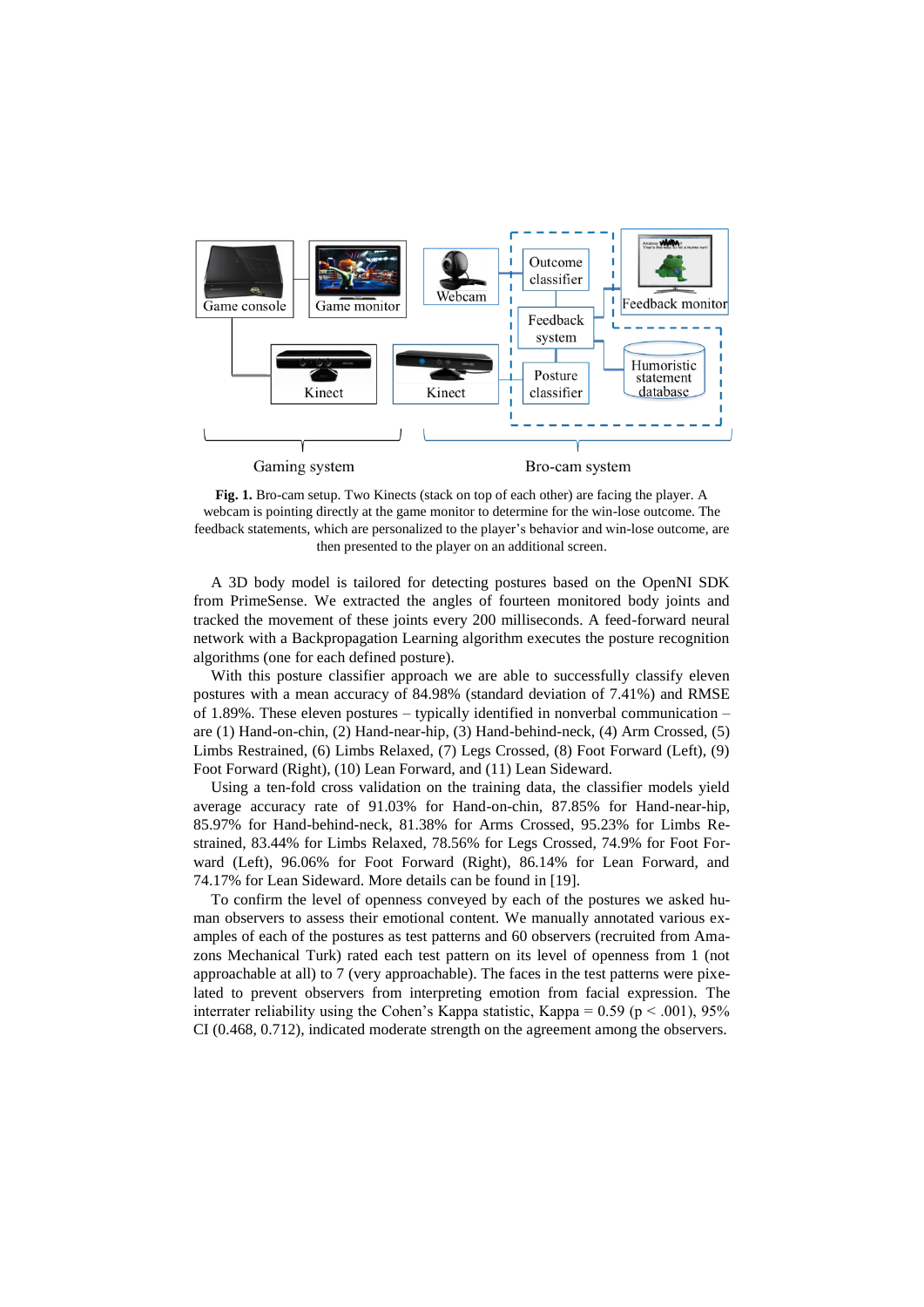| <b>Observers rating</b><br>(7-point Likert scale) | <b>Openness</b><br>level | <b>Personality</b><br>type | <b>Posture</b><br>classification                                          |
|---------------------------------------------------|--------------------------|----------------------------|---------------------------------------------------------------------------|
| $M = 4.43$ , $S.D. = 1.54$                        | High                     | Extrovert                  | Hand-near-hip,<br>Limbs Relaxed.<br>Foot Forward (Right),<br>Lean Forward |
| $M = 3.85$ , $S.D. = 1.57$                        | Mid                      | Ambivert                   | Hand-behind-neck.<br>Limbs Restrained.<br>Lean Sideward                   |
| $M = 3.36$ , $S.D. = 1.49$                        | Low                      | Introvert                  | Hand-on-chin.<br>Arms Crossed.<br>Legs Crossed,<br>Foot Forward (Left)    |

**Table 1.** Profiling of players according to openness level based on human observers rating on

7-point Likert scale. Techniques for character interpretation from Blumenfeld [4] and affect evaluation from Eysenck et al. [7] are used to guide our mapping of openness levels to personality types. Note that we assumed that the interacting entity is located at the direction where the foot forward is point to the right side i.e. Foot Forward (Right).

The between-groups multivariate ANOVA results show that the postures can be grouped into three distinct levels. Postures with high level of openness ( $M = 4.43$ , SD  $= 1.54$ ) were indeed rated significantly higher than postures with mid level (M = 3.85,  $SD = 1.57$ ,  $F(59) = 0.476$ ,  $p < .001$ ;  $r = 0.002$ . Similarly, postures with low level of openness ( $M = 3.36$ ,  $SD = 1.49$ ) were rated significantly lower than postures with mid level,  $F(59) = 0.467$ ,  $p < .001$ ;  $r = -0.113$ . We then related the high level of openness to extroverts with positive affect evaluation [7] who appear approachable, friendly and sociable based on the character interpretation techniques from Blumenfeld [4]. Conversely, a low level of openness is associated with introverts with negative affect evaluation who also appear withdrawn, shy, and reserved, sometimes to the point of inscrutability. We refer to participants who exhibit both extrovert and introvert as ambiverts and associate them with a mid level of openness. Table 1 presents the profiling of players based on the observers rating into different personality type.

### **3.2 Feedback mapping**

To investigate how extrovert or introvert players respond to different humoristic statements in different situations we conducted a pre-study. We surveyed pre-test participants to find out their preference through subjective ranking on the appropriate feedback type in winning or losing situations. We asked 65 pre-test participants (recruited from the public fitness center, the cafeteria and the lobby of our university) to fill out the Eysenck Personality Questionnaire [7]. In addition we asked them to rank a compilation of feedback statements for winning or losing situations.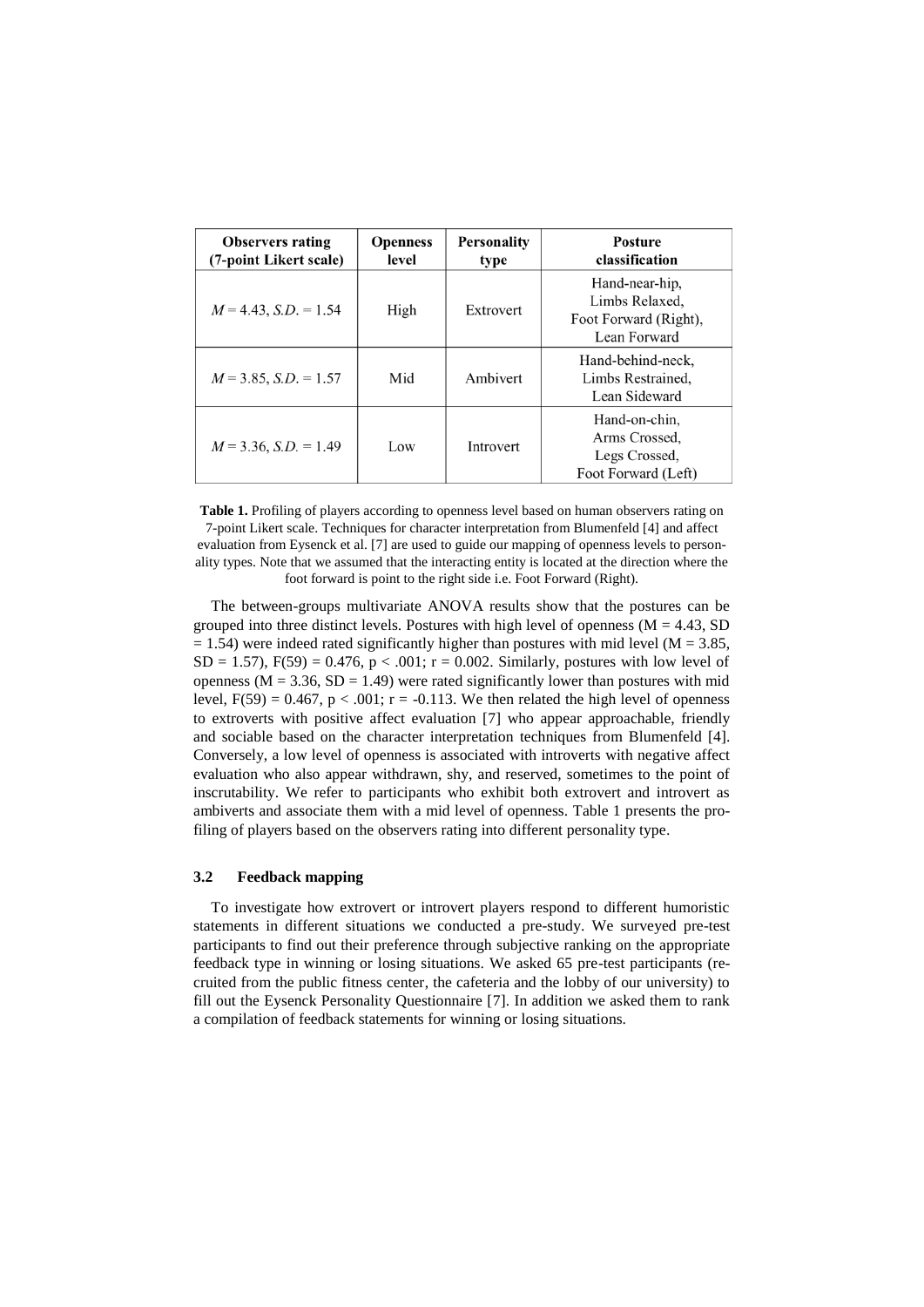

**Fig. 2.** The preference for each humor during winning and losing situation is presented in term of probability of occurrence as indicated by participants exhibiting one of the three personality types (extrovert, ambivert, introvert).

These humoristic statements are based on three main theories of humor (Superiority, Incongruity, and Relief), which have emerged primarily from psychological studies and research in emotion-oriented systems [18]. The superiority theory suggests that humor is a form of expressing the superiority of one person over another and laughter is triggered by our feelings of superiority with respect to others, e.g. "Attaboy [name]! That's the way to hit a home run!". The incongruity theory suggests that humor is due to the mixing of two disparate interpretation frames for one event e.g. "You must feel as good and refreshed as an egg in the microwave after this beating". The relief theory suggests that humor is a form of bypassing certain censors that prevent us from having uncomfortable thoughts. Thus laughter is induced as a result of release of physical energy, which is built up to deal with disagreeable feelings, e.g. "You buy me a drink and I'll ask your opponent to let you win the next round". We used the findings from the survey to discover the type of humorous feedback that an extrovert (more open) or introvert (less open) would like.

The results on the pre-study, which indicates the preferred humor according to the three personality types, are illustrated in figure 2. We perform the Chi-Square test for independence to determine whether the personality type (extrovert, ambivert, introvert) is actually associated with the preferred humor (Superiority, Incongruity, Relief). In the winning situation, we can conclude from the Chi-Square test results that there is a statistically significant difference between the three personality types and the preferred type of humor. The results for this test are as follows: (1) Superiority humor versus Incongruity humor,  $\chi^2(4, N=65) = 73.753$ , p = .001, Phi = .859, V = .607, (2) Superiority humor versus Relief humor,  $\chi^2(4, N=65) = 17.763$ , p = .001, Phi = .421, V = .298, and (3) Incongruity humor versus Relief humor,  $\chi^2(4, N=65)$  = 81.476,  $p = .001$ , Phi = .903, V = .638. The same conclusion to the winning situation can also be drawn for the losing situation. The Chi Square test results for losing situation are as follow: (1) Superiority humor versus Incongruity humor,  $\chi^2(4, N=65)$  = 44.429,  $p = .001$ , Phi = .667, V = .471, (2) Superiority humor versus Relief humor,  $\chi^2(4, N=65) = 79.184$ , p = .001, Phi = .890, V = .629, (3) Incongruity humor versus Relief humor,  $\chi^2(4, N=65) = 111.947$ , p = .001, Phi = 1.086, V = .768.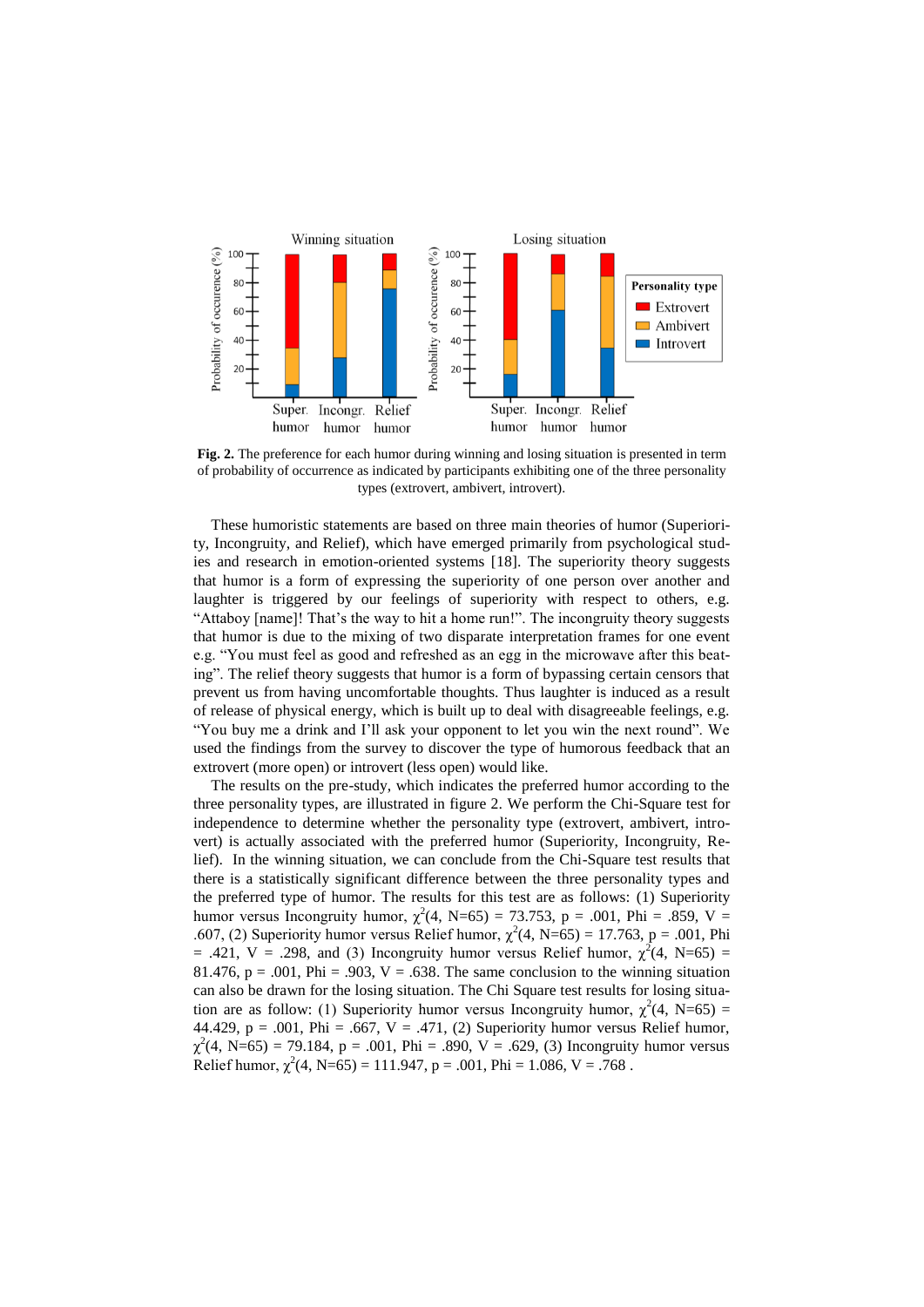| Winning<br>situation |                          | Superiority humor   Incongruity humor | <b>Relief humor</b> |
|----------------------|--------------------------|---------------------------------------|---------------------|
| Losing<br>situation  | <b>Superiority humor</b> | <b>Relief humor</b>                   | Incongruity humor   |

**Table 2.** Findings of humor type to the game outcome (winning versus losing) based on exhibited behavior of the player.

Phi and Cramer's V are used as tests of the strength of association. We can see the average Phi = .804 and average Cramer's  $V = .569$  indicate that the strength of association between the variables is fairly strong. We then create a mapping based on the findings of this pre-study, which is shown in table 2.

#### **3.3 Feedback presentation**

We developed a feedback system that dynamically changes its output based on the player's extrovert-introvert behavior as indexed by the openness level and whether they won or lost the game. Once the behavior is obtained we need to know the game outcome. We developed an outcome classifier to automatically determine the game outcome by visually processing the game screenshots using a webcam facing the game monitor. This is simply done by analyzing the color histogram of the game monitor as can be seen in figure 1. The outcome classifier is pre-configured for recognizing the winning and losing color histogram, which in turn, is used to detect the game outcome (i.e. winning or losing status).

Following, we combined the openness level with the game outcome every 3 seconds and added an expiry function to allow extrovert-introvert behavior information to change over a moving window of 30 seconds. The expiry function is intended to reflect the player's dynamic behavioral transition during the progression of the game. With a decreasing marginal utility curve we define the gradual loss in the player's behavioral information. The most appropriate humoristic statement is then selected based on total match strength of the player's behavioral information with the game outcome to create personalized feedback in the form of a sentence. Consequently, the sentence is presented to the player via an avatar (as shown in figure 1). This avatar serves as a social buddy to establish a friendly relationship with the player.

## **4 Evaluation**

To evaluate the Bro-cam system for the appropriateness of the feedback we refer to the user satisfaction rather than what the system logs. A user study was conducted with (subjective and objective) quantitative measures. We recruited 36 participants,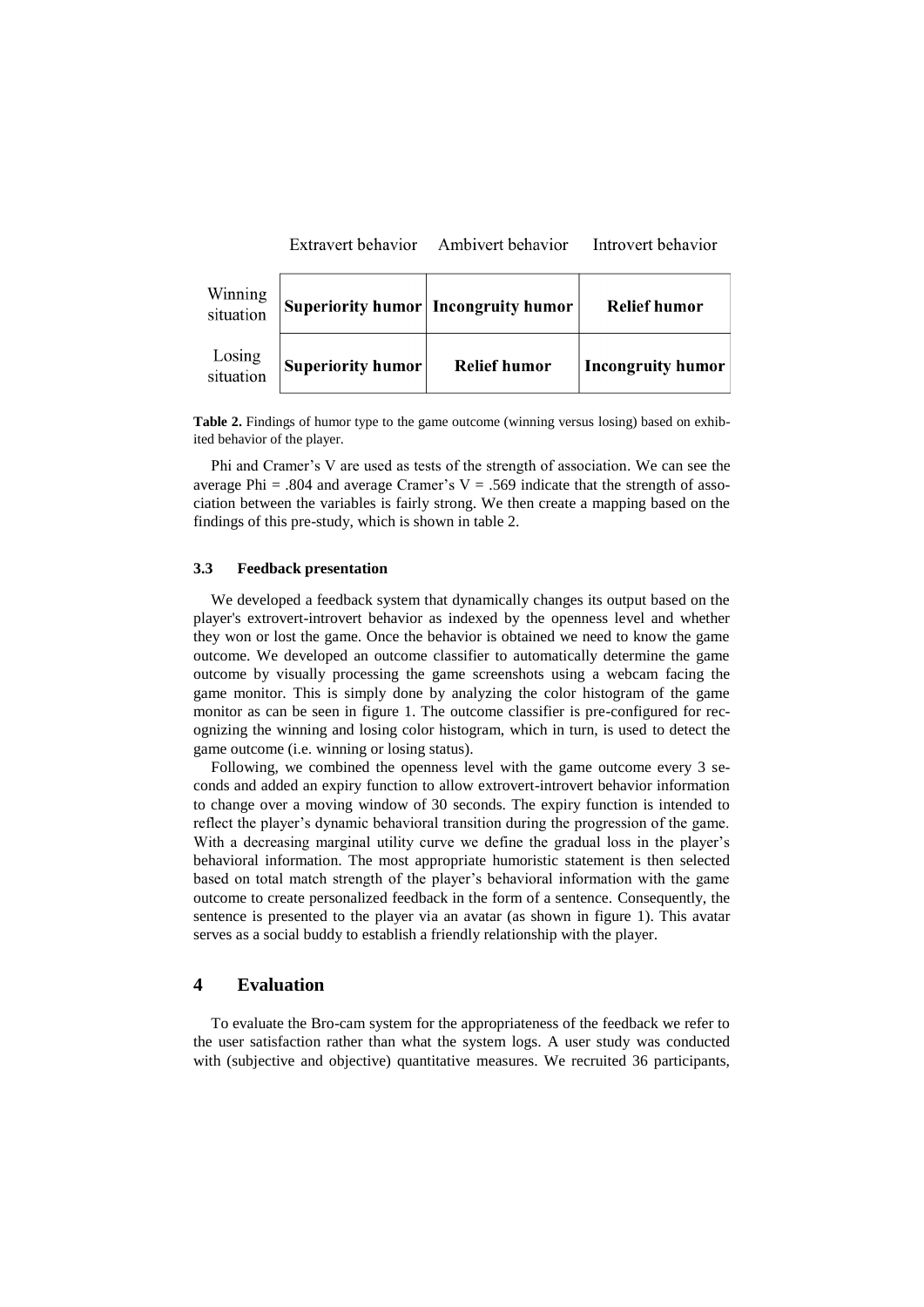who are used to play video games. The study was successfully completed by 32 participants (8 female, 24 male). Data from 4 participants has been discarded, as they did not complete the game due either to personal or health issues. The participants were students or staff at our university and have varying degrees of educational background. Their ages range from 18 to 33.

#### **4.1 Apparatus**

The experiment setup is shown in figure 1. The Microsoft Xbox360 gaming console was connected to a 32-inch full HD display. The feedback of the Bro-Cam system was provided on a 42-inch full HD display. Both Kinect sensors were mounted directly below the center of the game monitor. The participants stood about six to eight feet away from the Kinect sensor. The study took approximately 25 minutes for each session. The participants played two matches of Microsoft "Kinect Sports" videogame "Boxing" at the beginner level. The introduction video for the "Kinect Sports" videogame was shown to all participants before they played the game.

#### **4.2 Procedure**

In the first match of the game, we measured the time to complete the match and established a performance baseline. We then allowed the participants to rest until they felt comfortable to continue with the second match. In the second match of game, we measured again the time taken to complete the match and compared it with the performance baseline to determine the skill level. After each match a feedback from the Bro-cam system was presented to the players. At the end of the session, we conducted a semi-structured interview with the participants to assess qualitatively the impact of empathic feedback. The participants were then debriefed and were allowed to ask any additional questions.

# **5 Results and analysis**

We perform a set of quantitative analysis on the participants' subjective and objective response, which is obtained from their post interview and game performance respectively. The participants' Likert scale ratings are examined to determine how well the empathic feedback matches the game experience and also how well this feedback motivates them to continue playing with the game.

We assess the strength of agreement from the participants' subjective response using Cronbach's  $\alpha$ . The result indicates a fairly high strength of agreement score ( $\alpha$  = 0.668) on the internal consistency for the set of data from the post interview. We then compute for the Levene's Test for Equality of Variances which shows that the variability of the three personality types (extrovert, ambivert, introvert) is the same for the two quantitative measures: (I) feedback is a match to game experience; and (II) feedback is motivating for gameplay.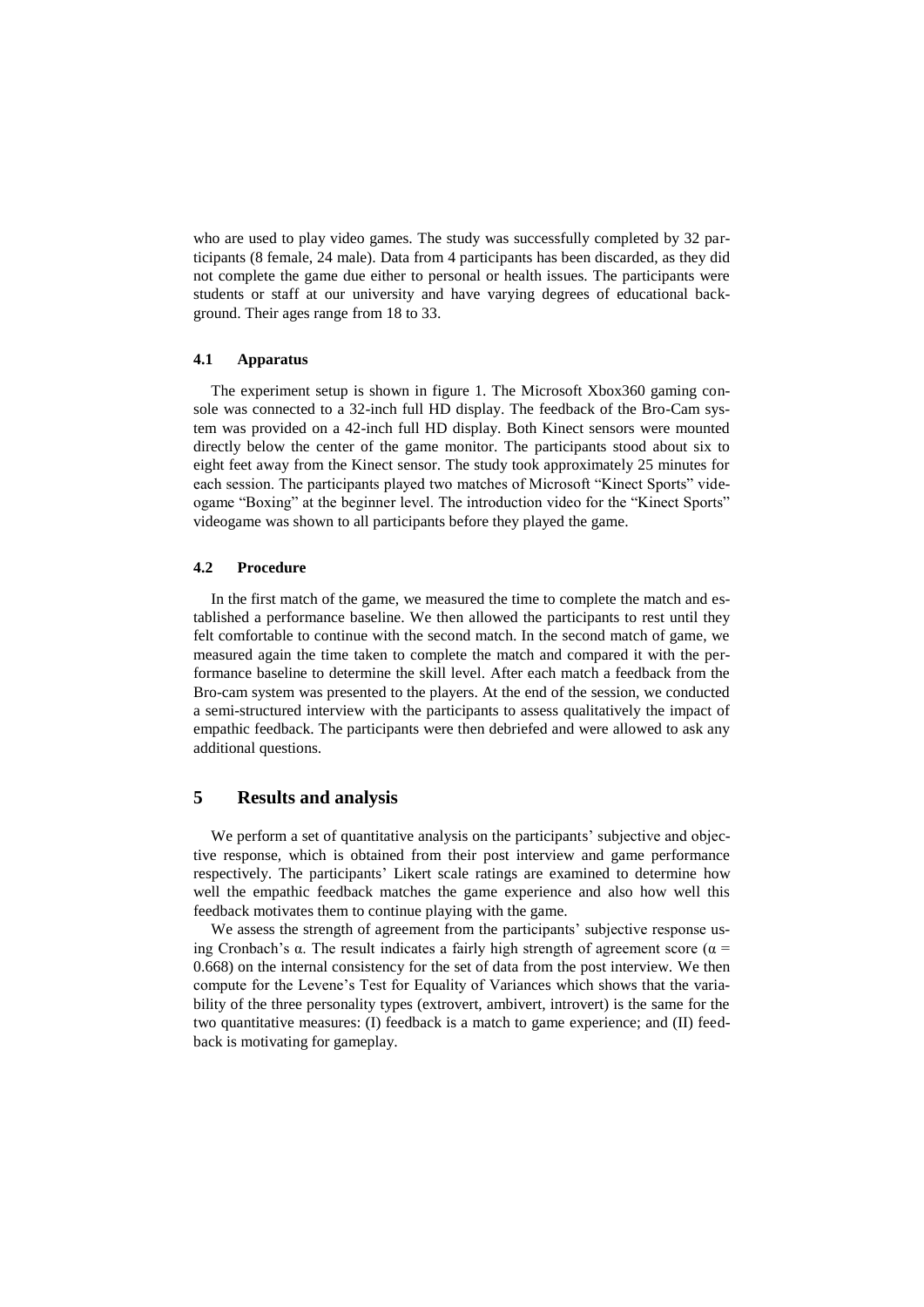

**Fig. 3.** Likert scale ratings for feedback from players exhibiting different personality type. A Likert scale of 1 to 7 (higher is better) is used. Error bars show standard deviation.

The ANOVA test for (I) shows  $F(29) = .003$ ,  $p = .960$ , which we can conclude that there is no significant difference in term of how the empathic feedback match their game experience between extrovert ( $M = 4.731$ , SD = 1.485), ambivert ( $M = 5.091$ ,  $SD = 1.509$ , and introvert (M = 5.062, SD = 1.436) participants. Similarly, the ANOVA test for (II) shows  $F(29) = 1.494$ ,  $p = .229$ , which provide us with the statistical evidence that there is also no significant difference in term of how their motivation for gameplay is affected by the empathic feedback between extrovert  $(M = 4.654$ .  $SD = 1.623$ ), ambivert (M = 5.182, SD = 1.097), and introvert (M = 5.687, SD = 1.352) participants.

We used Wilcoxon signed rank test using median equals 4.0 to determine whether there is significant matching of the empathic feedback to the participant's game experience. The extrovert participants with  $p = .0095$  has shown a significant effect ( $p <$ .05) on matching the empathic feedback to their game experience. The ambivert participants ( $p = .0015$ ) and introvert participants ( $p = .005$ ) has shown similar significant effect on matching the feedback to their experience.

Likewise, the results of Wilcoxon signed rank test using median equals 4.0 also show that there is significant improvement on their gaming experience from the empathic feedback. The extrovert participants with  $p = 0.025$  has shown a significant effect ( $p < .05$ ) on matching the empathic feedback to their game experience. The ambivert participants ( $p = .001$ ) and introvert participants ( $p = .001$ ) has shown similar significant effect on matching the feedback to their experience (figure 3).

To analyze the objective quantitative measure from the gameplay we focus on the player's skill level, which according to Pfeifer [15], varies the game experience of the players accordingly. After a full analysis on all the players' score and timing, we can categorize 32 participants into two groups which varies according to their skill level: above-average players and below-average players. The skill levels are based on their final scores on each match. Participants with high scores are identified as aboveaverage players and those with lower scores as the below-average players.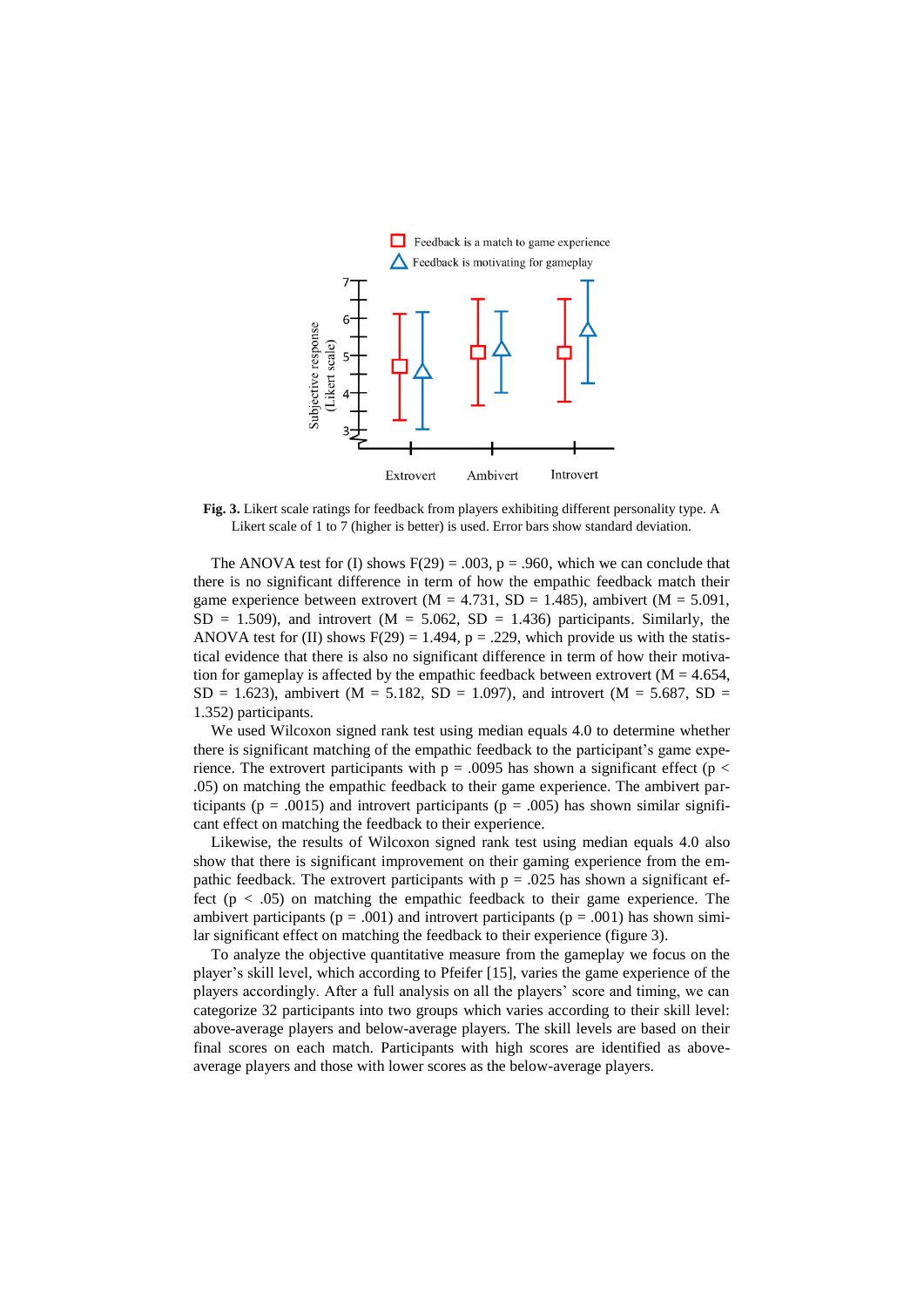

**Fig. 4.** Likert scale ratings for feedback from players with different skill level. A Likert scale of 1 to 7 (higher is better) is used. Error bars show standard deviation.

The Levene's Test for Equality of Variances, shows that the variability of the two groups is the same. The ANOVA test shows  $F(30) = 39.594$ , p = .001. Because of this, we can conclude that there is statistically significant difference between aboveaverage players and below-average players. Using a Mann-Whitney U-test to examine the participants' subjective rating of how the empathic feedback matched their game experience, we found above-average players ( $M = 5.286$ ,  $SD = 1.271$ ) being significantly different with  $p = .027$ ,  $U = 60.0$ ,  $r = -.703$  to the below-average players (M = 4.273,  $SD = .679$ ). The above-average players thought the feedback is a better match to their gaming experience than below-average players.

We then used Wilcoxon signed rank test using median equals 4.0 to determine whether there is significant matching of the empathic feedback to their game experience. The above-average players with  $p = .001$  has shown a significant effect ( $p < .05$ ) on matching the empathic feedback to their game experience. In contrast, the belowaverage players with  $p = 0.76$  did not show such significance. However, when we consider all the participants ( $M = 4.9375$ ,  $SD = 1.479$ ), they show a significant effect on matching the feedback to their game experience ( $p = .004$ ). To determine the effect of feedback on motivating the gameplay, we used a Mann-Whitney U-test to examine how empathic feedback improves their gaming experience. We found that the aboveaverage players are not significantly different ( $p = .669$ ,  $U = 105.0$ ) to the belowaverage players. This indicates that both above-average players and below-average players thought the feedback improves their gaming experience. Using a Wilcoxon signed rank test with median equals 4.0, we show that both above-average players (M  $= 5.143$ , SD  $= 0.526$ ) with p  $= .007$  and below-average players (M  $= 5.003$ , SD  $=$ 0.848) with  $p = 0.054$  agree that the empathic feedback significantly improves their gaming experience (figure 4). When we consider all participants ( $M = 5.093$ , SD = 0.745), the overall results indicated that the empathic feedback ( $p < .05$ ) significantly improved their game experience. In summary, the data shows that although all players find the empathic feedback motivating for future matches, below-average players did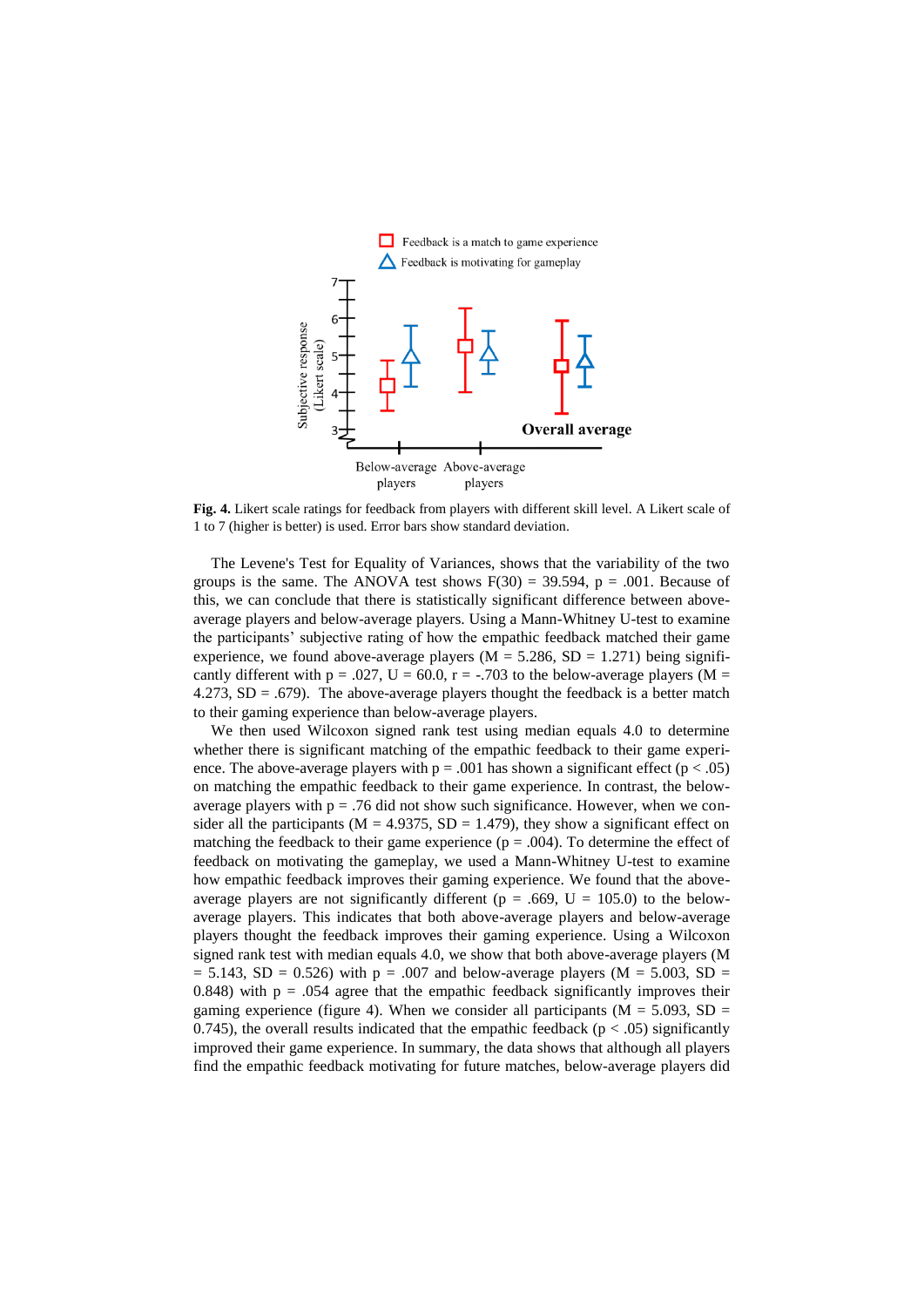not find that the feedback matched their game experience. In contrast, there exists a high match between the feedback and game experience for above-average players.

# **6 Discussion & Conclusion**

In our study, we observe that the three personality types of players are coherent in term of how the empathic feedback affects their gaming experience. This is validated by the study, which shows that the empathic feedback has a significant effect on its match to game experience and also provide motivation to continue gameplay for all extrovert, ambivert and introvert players.

From the analysis on their game performance, participants who are below-average players experience "a narrow view" during the game. Their objective is on winning the game and their focus is on the game dynamics and coordinating their gross motor skills. Thus the feedback does not seem relevant to their gaming experience. On the other hand, participants who are above-average players enjoy the flow of the game experience [5] (fun experience) and become aware of more details of the game, such as graphics and music. They also find the feedback more relevant. In one instance, Bro-cam showed the following feedback with Incongruity humor type to a participant who had skillfully won the game and exhibited ambivert behavior. "You surely suck as a lover, because you're very good in this game." The participant responded with a surprise grin and exclaimed "That's so true, how did you [Bro-cam] know about it!". Using the body posture of the players as an indicator to their openness and win-lose outcome, we can map different types of humor for participants who exhibited different personality type (i.e. extrovert, ambivert, and introvert) to increase the overall gaming experience. The initial test results show that Bro-cam's empathic feedback is a promising way to improve the gaming experience.

In conclusion, we contribute a new fully-implemented system that analyzes player posture during gameplay and provides empathic feedback to the player based on the posture "openness" and the win-lose status. With that we try to persuade and motivate players to continue with the game. In addition we provide evidence that this type of system can be "well-received" and "enriches the overall game experience." With our approach we also show that it is possible to easily augment the gaming experience for commercial systems by using cheap commodity hardware (webcam and one additional Kinect). Finally, this setup can be used in subsequent research where it is desirable to study users playing commercial titles, rather than using "toy" games that have been customized for a study.

### **References**

1. Aviezer, H., Trope, Y. and Todorov, A.: Body cues, not facial expressions, discriminate between intense positive and negative emotions. Science 338, 6111, pp. 1225–1229 (2012).